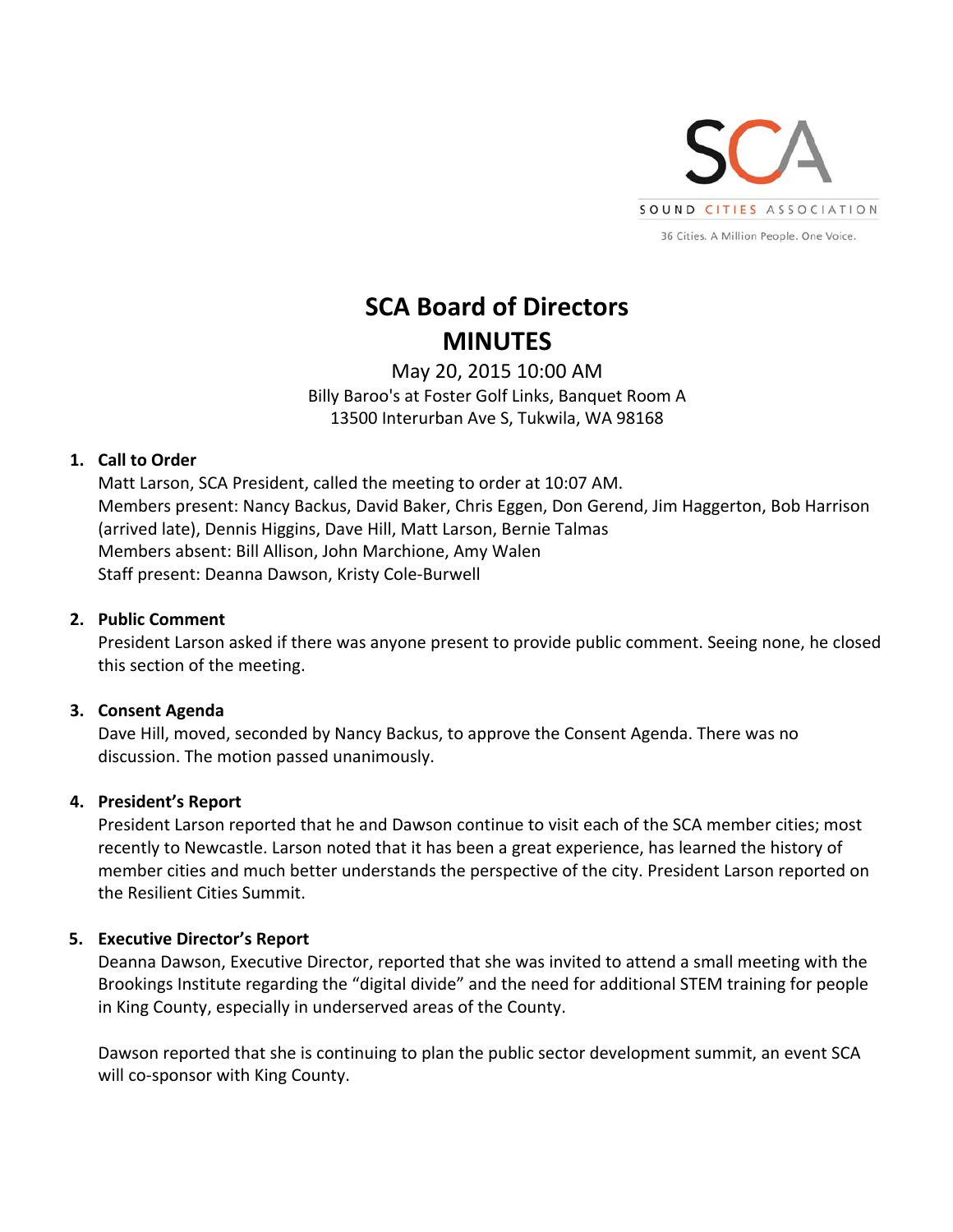Dawson reported that the next SCA Events Committee is scheduled for May 28, and that there is a call for nominations for the RISE presentation for the July 1 SCA networking dinner. Dawson stated that invitations have been extended to legislators to provide an update on the legislative session for this dinner event.

Dawson reported that several SCA members will be joining the Seattle Chamber on their upcoming intercity mission to Chicago, due to SCA's new partnership with the Chamber. SCA is also on the steering committee to plan the Chamber's 2015 Leadership Conference. She encouraged members to attend the conference.

Dawson provided an update on the meetings of the Executive Board with regional leaders, including Seattle Mayor Ed Murray and Seattle Council President Tim Burgess. These meetings will continue on a quarterly basis. President Larson added that the three main topics of discussion were Best Starts for Kids levy, transportation, and homelessness.

Dawson reported that there are many SCA members who will be retiring at the end of the year, which means transitions within SCA including committee and board appointments, as well as the Board of Directors.

She provided an update on the work of the Committee to End Homelessness and how connections within the community have helped stakeholders to reach consensus on the committee's draft strategic plan.

Dawson reported that she met with Dan Satterberg, King County Prosecuter, on a variety of topics including Law Enforcement Assisted Diversion (LEAD) program, which will be the topic for the June pre‐ PIC workshop, as well as the work of the Domestic Violence Initiative Task Force (DVI) and Regional Law Safety and Justice (RLSJ).

# **6. PSRC Regional Project Evaluation Committee (RPEC) Appointment**

Deanna Dawson, SCA Executive Director, reported that a member of the Puget Sound Regional Council (PSRC) Regional Project Evaluation Committee (RPEC) has retired and therefore creating a vacancy for an alternate position. SCA continues to work towards gaining another member seat, and possibly another alternate seat on RPEC. Dawson continued that another member is planning to retire and would create yet another vacancy. Dawson noted that members of RPEC had stressed that it was important to have representation on the RPEC from members from all 3 subarea transportation caucuses.

Members discussed that all of the nominees were highly qualified, and provided input on preference which included geographic equity.

President Larson stated that it is important that the members and alternates of RPEC reach out to cities that are not represented to make sure that projects are being advocated for across all SCA member cities.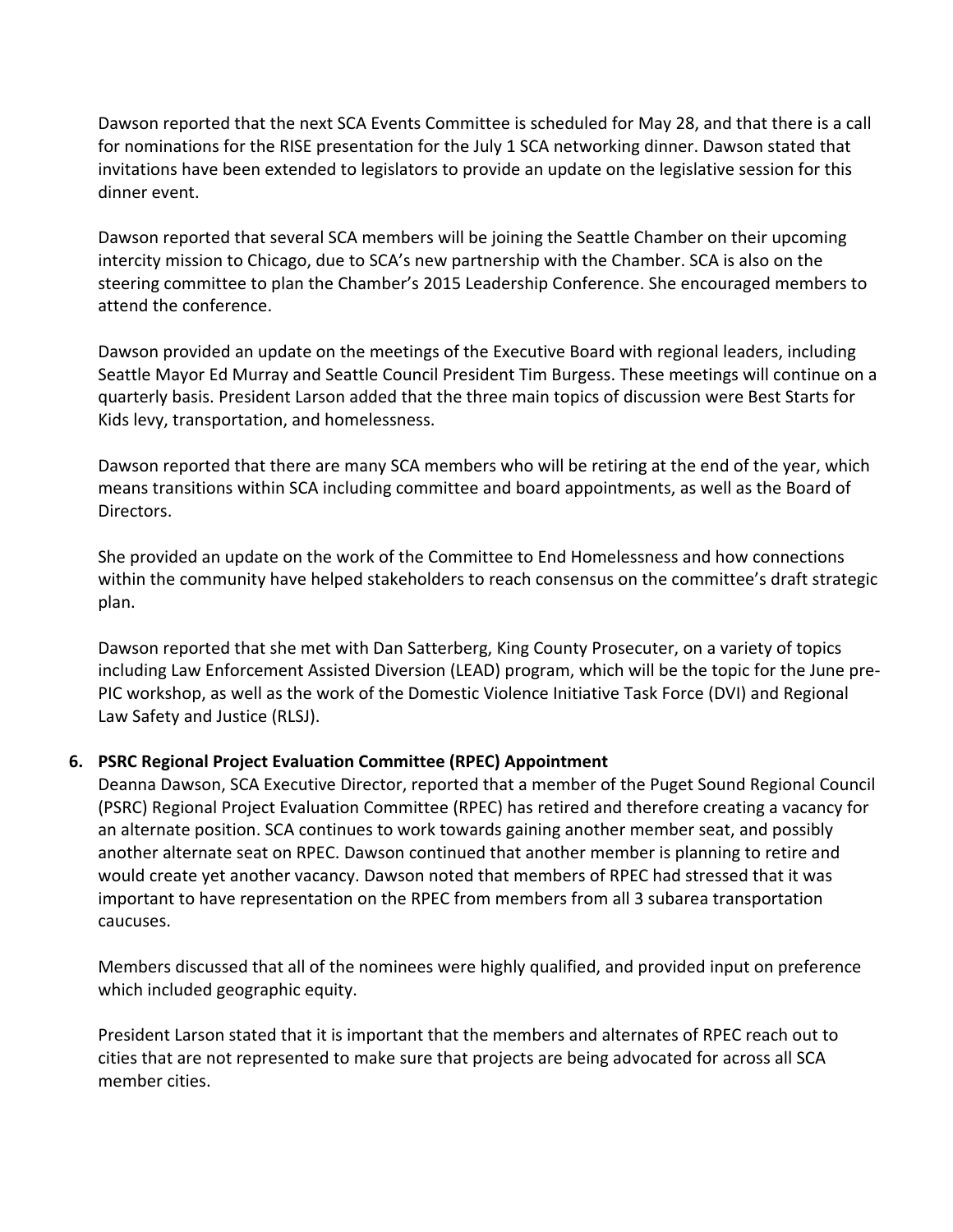Members concluded that the nominee from Kent should be appointed as an alternate to the RPEC for this open seat, and that the next open seat shall be filled by the Kenmore nominee.

Nancy Backus moved, seconded, by Jim Haggerton, to appoint Chad Bieren, City of Kent, to the Puget Sound Regional Council (PSRC) Regional Project Evaluation Committee (RPEC) for the vacant alternate seat.

The motion passed unanimously.

Chris Eggen stated that the RPEC carries out the policies set by PSRC and that it would be beneficial for elected officials to attend the meetings of the RPEC to provide another perspective.

## **7. PSRC Transit Access Working Group Appointment**

Deanna Dawson, SCA Executive Director, reported that a vacancy occurred on the Puget Sound Regional Council (PSRC) Transit Access Working Group and SCA sent out two calls for nominations, without any response. In the absence of a city representative, Dawson suggested that an SCA staff person could be appointed to the committee, and recommended SCA Senior Policy Analyst Katie Kuciemba.

Bernie Talmas moved, seconded by Dave Hill, to appoint Katie Kuciemba, SCA Senior Policy Analyst, to the vacated seat on the Puget Sound Regional Council (PSRC) Transit Access Working Group.

There was no discussion. The motion passed unanimously.

## **8. PIC Chair's Report**

Bernie Talmas, Public Issues Committee (PIC) Chair, reported that the two main discussions were on the topics of the work of the Committee to End Homelessness (CEH) and its draft strategic plan, and the Best Start for Kids Levy.

Chair Talmas reported that the PIC unanimously voted to bring back to the next meeting of the PIC the potential policy position on the CEH draft strategic plan, which includes governance structure as well as the obligations of cities.

Chris Eggen inquired about the regulatory impact that this plan would have on cities. Dawson responded that the plan will not impact city comprehensive plans or require adoption of housing incentives.

Dawson reported that CEH and SCA staff have offered to give presentations to councils before the June 10 PIC meeting. Any cities that have questions should arrange for a presentation.

Eggen also inquired on the language surrounding the issue of "criminalization of homelessness." Dawson responded that a subcommittee is working on this portion of the plan to address concerns raised by cities. The final language will likely not refer to cities "criminalizing homelessness," but will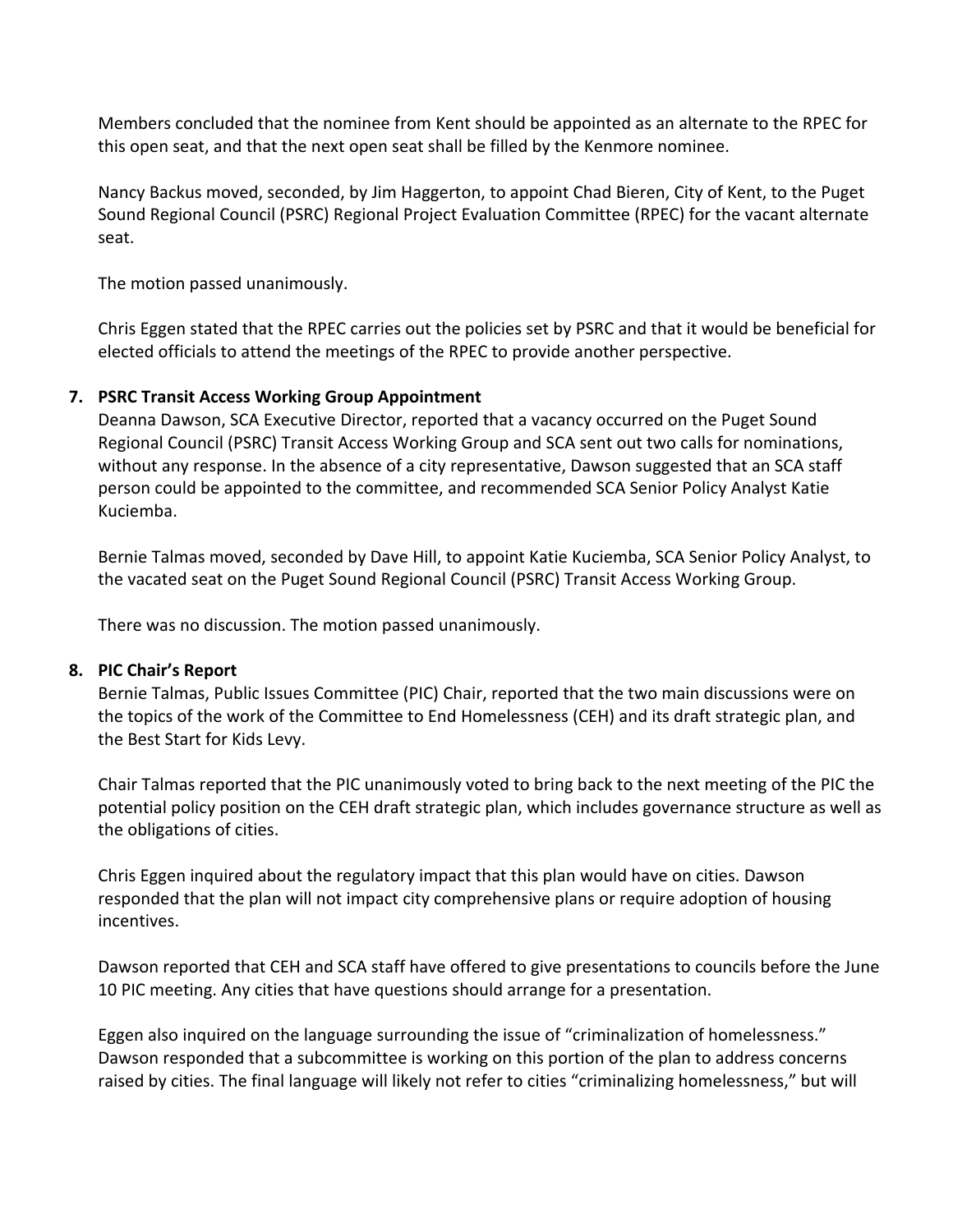address the disproportionate impact of some types of ordinances by persons experiencing homelessness. The plan will not contain mandates for cities, but will contain a menu of options.

Chair Talmas reported that the PIC asked for a potential policy position on the Best Starts for Kids levy to be brought back to the next meeting of the PIC. Dawson added that the PIC will have the first reading of this issue at the June PIC, with a potential vote at the July PIC meeting to ask the County Council to put the levy on the ballot.

Eggen inquired if the Regional Policy Committee (RPC) is involved in the governance structure of the levy. Dawson stated that she will follow up to formalize the role of the RPC.

Chair Talmas reported that the PIC received an update on the Service Guidelines Task Force and deferred to members of the task force to give an update. President Larson reported that the Metro has taken several meetings to give background information without significant opportunities for members to discuss the issues. He continued that at the most recent meeting members were able to discuss issues as well as the work and concerns of the Regional Transit Task Force (RTTF). Chris Eggen commented that policy set forth by the RTTF is good, but has not been implemented well by Metro. President Larson stated that there seems to be agreement on the definition of social equity. He continued that Metro has not been taking destinations, for example education, employment, or medial facilities, into consideration and rather defends its current method of scoring routes. Don Gerend reminded members that the 40‐40‐20 split was replaced with geographic and social equity policies and wants to make sure that the distribution of new service is fair, especially since the city of Seattle has its own way of adding service through Proposition 1. President Larson agreed that they need to be separate and stated that there needs to be regional support. Chair Talmas reported that the PIC expressed concerns that there may be too much lecturing and not enough input from cities, elected officials, and task force members at the meetings of the Task Force. President Larson noted that Seattle Councilmember Rasmussen reached out to Chris Eggen and himself to understand SCA's position and issues that affect the whole county. President Larson also stated that through SCA's concern that Metro only held one visioning event located in Seattle, Metro agreed to hold two additional visioning events outside of Seattle. Unfortunately, there was short notice for these additional events and therefore a lack of publicity and attendance. Dave Hill reported that he had a discussion with Metro regarding park and ride needs. David Baker stated that he is seeing a change in society where the millennials prefer to use transit and many do not own cars, therefore increasing the need for public transportation. Dennis Higgins stated that many are moving out of the Seattle core and into SCA member cities, and that the need for public transit is growing.

Chair Talmas concluded his report in stating that there was also a legislative update.

# **9. Finance Committee Report**

Don Gerend, Treasurer, reported that the SCA Finance Committee met and discussed the 2014 form 990 tax return and the 2014 financial audit with the auditors. Deanna Dawson, SCA Executive Director, added that after the 990 was circulated to the Board of Directors, it was filed and accepted by the IRS. If there are any questions, let staff know. Treasurer Gerend reported that the Finance Committee also discussed the investment portfolio and asked that committee members share strategies on city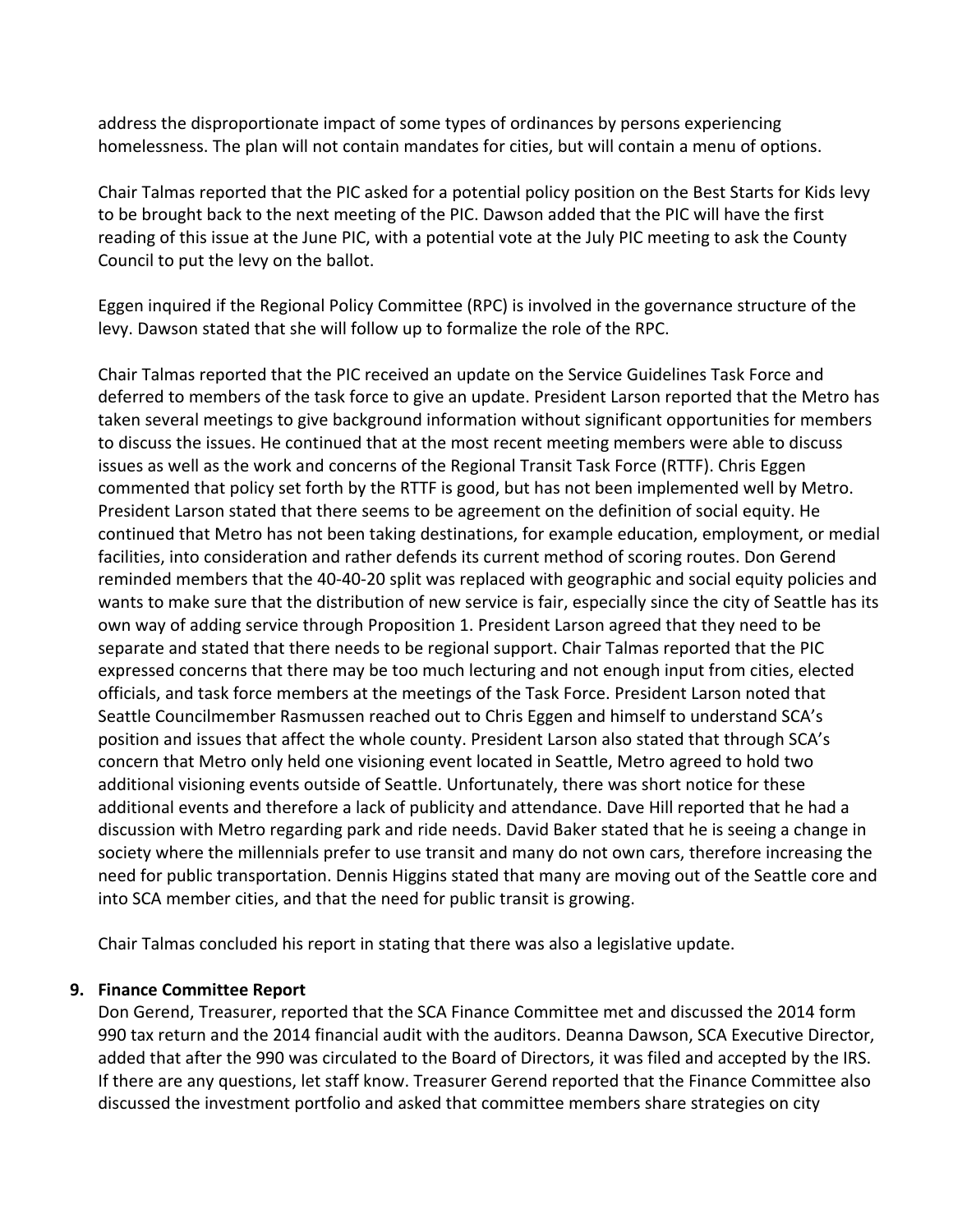investments. He concluded his report stating that there was discussion concerning membership dues and the possibility of tying an annual increase to the CPI.

## **10. City Manager's Report**

Bob Harrison reported that at the May 6, 2015 meeting of the City Managers and Administrators the main focus surrounded the work of the Committee to End Homelessness and concerns and challenges of cities. There was also a presentation from Lloyd Hara, King County Assessor, on the new data portal called LocalScape, an effective tool for both cities and citizens.

# **11. Economic Development Council of Seattle and King County Report**

Nancy Backus, Treasurer of the Economic Development Council of Seattle and King County (EDC), reported on the May 14, 2015 meeting. Backus gave an update that the majority of the meeting discussed the EDC's membership, both changes in existing members and the addition of new members. Backus also announced that she volunteered for a subcommittee that will address staff performance reviews.

# **12. Discussion Items**

## **Committee Term Limits Discussion**

Deanna Dawson reported that this item has been discussed at April 22, 2015 Executive Committee meeting, continued from March 18, 2015 and April 15, 2015 meeting. Dawson inquired if members were interested in leaving the committee term limit policy as is or submitting an amendment to the Bylaws for consideration by the membership at the 2015 annual meeting. Members discussed the importance of engaging new members on committees as well as the value of continuity and expertise. Based on discussion, President Larson noted that the majority of members wanted to further explore language that provided flexibility for exceptions to be made in unusual circumstances to the six year term limit. Dawson stated that she will provide possible language.

## **Board meeting and committee attendance**

The Board discussed attendance issues at meetings. Dennis Higgins noted that he had a scheduling conflict with the Finance Committee, and resigned from the committee.

## **Update on Board Retreat Items**

Dawson reported that the documents relating to Mapping Board Relationships have been sent out and she is looking forward to responses or any questions from members.

## **Solid Waste Comprehensive Plan, Recycling Targets**

Chris Eggen reported that there was a pre‐PIC workshop on the Solid Waste Comprehensive Plan and the recycling targets within that plan. He stated that discussions will continue at the Solid Waste Advisory Committee (SWAC) and Municipal Solid Waste Advisory Committee (MSWAC).

## **13. Upcoming Events**

- a. Public Issues Committee Wednesday, June 10, 2015 7:00 PM Renton City Hall
- b. SCA Board Meeting Wednesday, June 17, 2015 10:00 AM Kenmore
- c. SCA Networking Dinner Wednesday, July 1, 2015 5:30 PM Snoqualmie TPC Golf Course